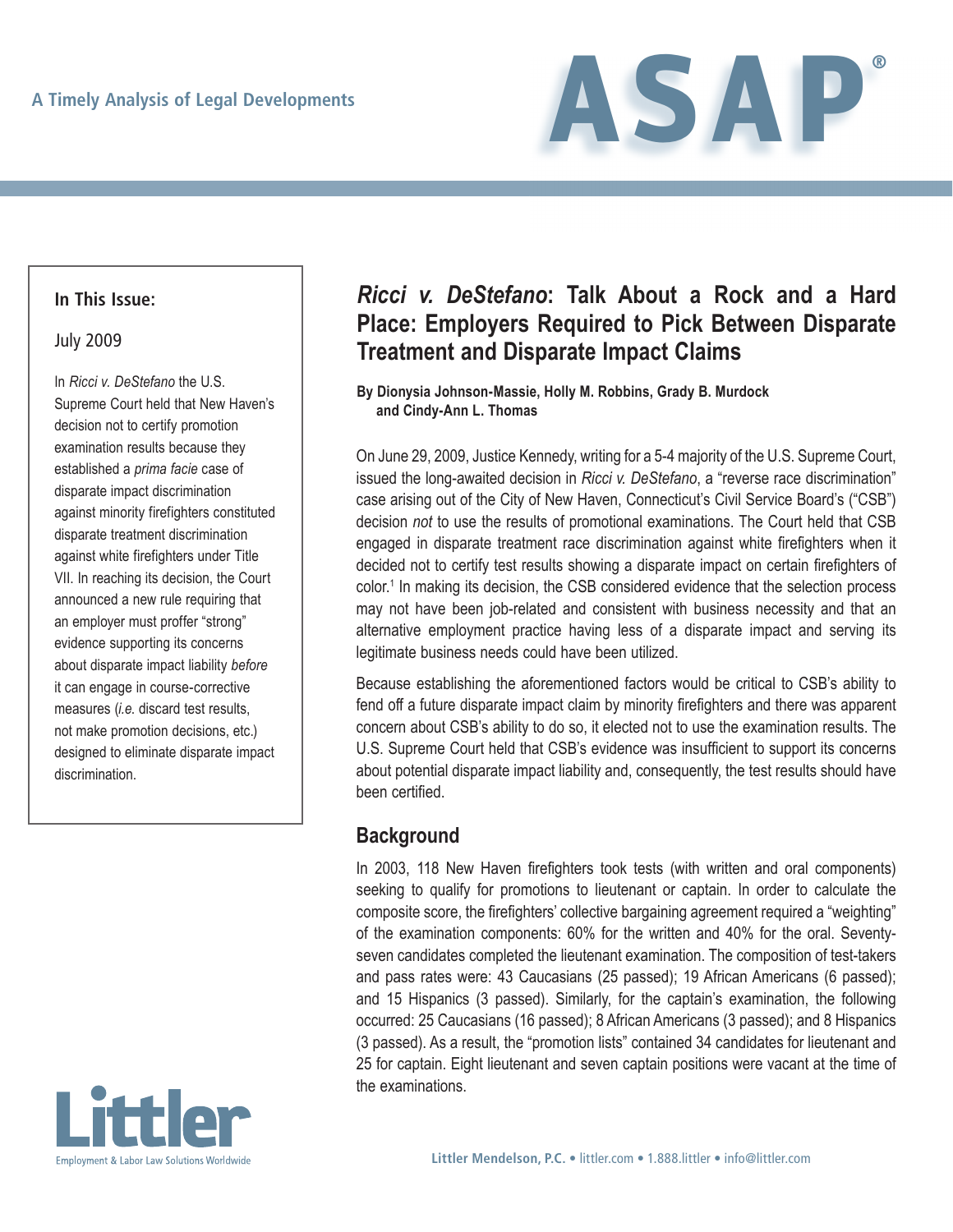Based on the City's Charter, each vacancy must be filled by choosing one candidate from the top three scorers (based on the composite score) on the promotion list. Because of the "rule of three," the top 10 candidates scoring highest on the lieutenant's examination would be eligible for immediate consideration for the 8 lieutenant vacancies; all 10 highest scoring candidates were Caucasian. Similarly the 9 candidates scoring highest on the captain's examination would be eligible for consideration for the 7 captain vacancies; 7 of the highest scorers were Caucasian and 2 were Hispanic/Latino. Consequently, for the immediate future, the overwhelming majority of promotions would be awarded to Caucasian firefighters and no African American firefighters would be promoted.<sup>2</sup>

In analyzing whether to certify the *test results* (thereby paving the way for the selection of eligible candidates for promotion) and guided by the advice of its legal counsel, the CSB considered whether it could successfully defend a future disparate impact claim raised by firefighters of color based on its *selection process* (an inquiry, quite frankly extending beyond just the test results). In essence, the CSB was concerned that components of its selection process (a combination of the test results, test "weighting" procedure (60 v. 40%) and the application of the "rule of three") were vulnerable to subsequent challenge.

The testing results established a *prima facie* case of disparate impact against the firefighters of color, but a question arose as to whether there was sufficient evidence to support the remaining elements of a potential disparate impact claim. In short, the fundamental issues were whether a potential class of African American plaintiffs challenging the selection process could demonstrate that: (a) the City's selection process was not "job related for the position in question and consistent with business necessity"; or (b) there was an available alternative practice that would have less disparate impact and serve the City's legitimate needs.

The City held five public hearings to obtain feedback regarding job-relatedness and alternative practices. The company developing the oral and written tests provided detailed information about its processes and the numerous steps taken to minimize the potential for bias. Others discussed the lack of access to the study materials, the use of information not relevant to the work done by the New Haven firefighters and alternatives that other fire departments used that resulted in less disparate impact (*e.g*. a different allocation between the oral and written components of the examination and/or using testing centers where candidates' decision-making and performance of jobrelated tasks could be observed.) At the conclusion of the hearings and in a 2-2 vote, the City "decided" to discard the test results.<sup>3</sup>

Seventeen Caucasian and one Hispanic/Latino firefighters passing the examinations sued, claiming discrimination under both Title VII of the Civil Rights of 1964, as amended, and the Equal Protection Clause of the 14th Amendment. A federal district court granted summary judgment to the CSB and the U.S. Court of Appeals for the Second Circuit affirmed. The plaintiff firefighters then appealed to the U.S. Supreme Court.

# **Supreme Court's Analysis**

The Supreme Court reversed, holding that the City's jettisoning of the selection process constituted intentional race discrimination against the Caucasian and Hispanic firefighters eligible for promotion. Further, the Court held that the City failed to proffer a strong basis in evidence that had it not discarded the tests, it would have been liable for future disparate impact claims asserted by certain African American and Hispanic/Latino firefighters.

In so holding, the Court determined that not certifying the tests because the results demonstrated disparate impact against African American and Hispanic firefighters essentially means the City made a race-based decision. Further the Court stated, "Without some other justification, this express, race-based decision making violates Title VII's command that employers cannot take disparate employment actions because of an individual's race."

Setting aside whether remedying disparate impact by not certifying test results necessarily means a race-based decision has been made, Justice Kennedy nonetheless framed the issue as one requiring a determination about "whether the purpose to avoid disparateimpact liability excuses what would otherwise be prohibited disparate-treatment discrimination." The Court's job was to provide "guidance to employers and courts for situations when" the prohibition against disparate impact discrimination and the prohibition against disparate treatment discrimination "could be in conflict absent a rule to reconcile them." In short, the Court recognized that remedying workplace "practices that are fair in form, but discriminatory in operation" (potential disparate impact claims) necessarily requires halting certain employment practices benefiting employees outside of the disparately impacted group (thereby spawning potential disparate treatment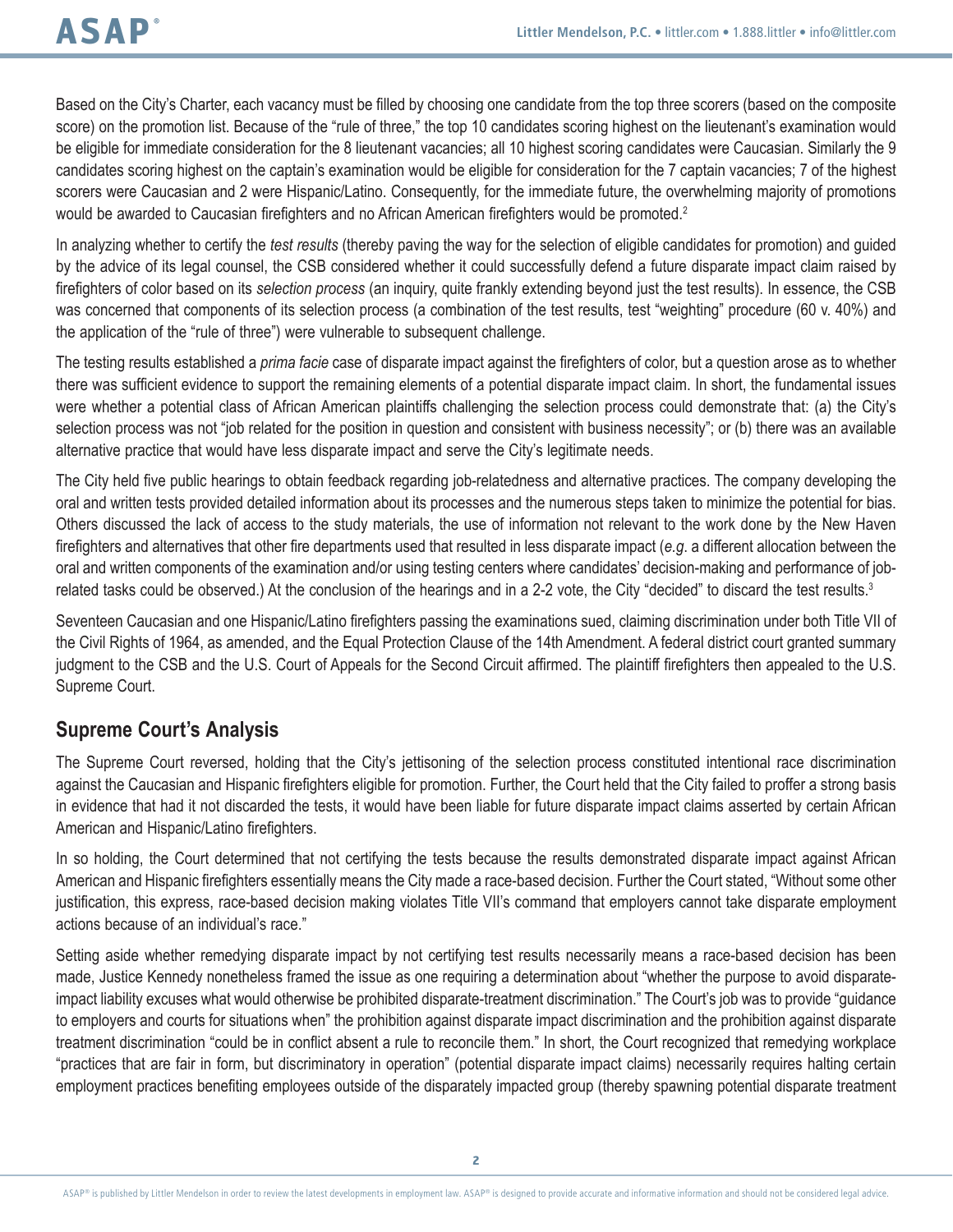claims). According to Justice Kennedy, both types of discrimination are prohibited, and Title VII must be interpreted to give effect to both provisions.

In doing so, the Court issued a new rule claiming to balance the competing interests. Under Title VII, it is impermissible to take racebased actions unless the employer can demonstrate a strong basis in evidence that, had it not taken the action, it would have been liable under the disparate-impact prohibition in Title VII. The Court then determined that the City's actions did not meet this standard.

As a preliminary matter, the Court concluded that the pass rate percentages at issue demonstrated that "the racial adverse impact here was significant."<sup>4</sup> The Court then analyzed whether the City had demonstrated a "strong basis in evidence" that it would have been liable had the African American and Hispanic/Latino firefighters sued for disparate impact. In concluding that it had not, the Court made several, critical determinations.

First, the Court held there was no genuine dispute that the written and oral examinations were job related and consistent with business necessity because the testing company's test-design process included "painstaking analyses of the captain and lieutenant positions." The Court also noted specifically that these design processes "made sure that minorities were overrepresented." For example, regarding the written test preparation, the testing company performed job analyses and "ride alongs" to "identify the tasks, knowledge, skills and abilities that are essential for the ... positions," interviewed captains and lieutenants and their supervisors, wrote job analysis questionnaires and administered them to most of the incumbent chiefs, captains and lieutenants. Notably, "[a]t every stage of the job analyses...by deliberate choice, [the testing company] oversampled minority firefighters to ensure that the results – which ... would [be] use[d] to develop the examinations – would not unintentionally favor white candidates." Further, the testing company identified source materials that could be used as study guides, obtained departmental approval to use those guides and then devised questions based on them. Finally, the testing company wrote the examinations below the 10th grade reading level and the City provided candidates three months to study for the examination and identified the specific chapters from the testing guides where the test questions would be derived.

Regarding the oral test design procedures, the testing company used the job analysis data and wrote hypothetical situations to "test incident-command skills, firefighting tactics, interpersonal skills, leadership and management ability, among other things." Candidates answered these questions before a panel of three assessors. Sixty-six percent of the panelists were minorities, and each of the nine three-member assessment panels contained two minority members (one African American and one Hispanic/Latino.) The testing company trained the panelists for several hours, "teaching them how to score the candidates' responses consistently using checklists of desired criteria."

The Court further noted that the testing company's contract with the City required the company to provide a technical report – after the testing – describing the examination processes and methodologies and analyzing the results. According to the testing company's representative, the tests were valid and "any numerical disparity between white and minority candidates were likely due to various external factors and was in line with results of the Department's previous promotional examinations." The City did not request a technical report.

Second, the Court held there was no strong basis in evidence that an equally valid, less discriminatory alternative existed. The City asserted that weighting the composite score calculation differently (*i.e.* 30% written and 70% oral) "would have allowed the City to consider two black candidates for then-open lieutenant positions and one black candidate for then-open captain positions." The Court countered that there was no evidence that the 60/40% weighting was arbitrary, especially since it was contained in the collective bargaining agreement and had arguably been negotiated during the bargaining process. Further, it stated the record did not contain any evidence that a modified weighting formula "would be an equally valid way to determine whether candidates possess the proper mix of job knowledge and situational skills to earn promotions." Finally, the Court opined that changing the weighting formula "could well have violated Title VII's prohibition of altering test scores on the basis of race." As a result the Court noted "this record" was insufficient to conclude that a "30/70 weighting was an equally valid alternative the City could have adopted."

The Court also found the City's assertions that considering the "rule of three" differently or applying an "assessment centers process" rather than written examinations as legitimate alternatives equally unavailing. Regarding the "rule of three," the City proffered that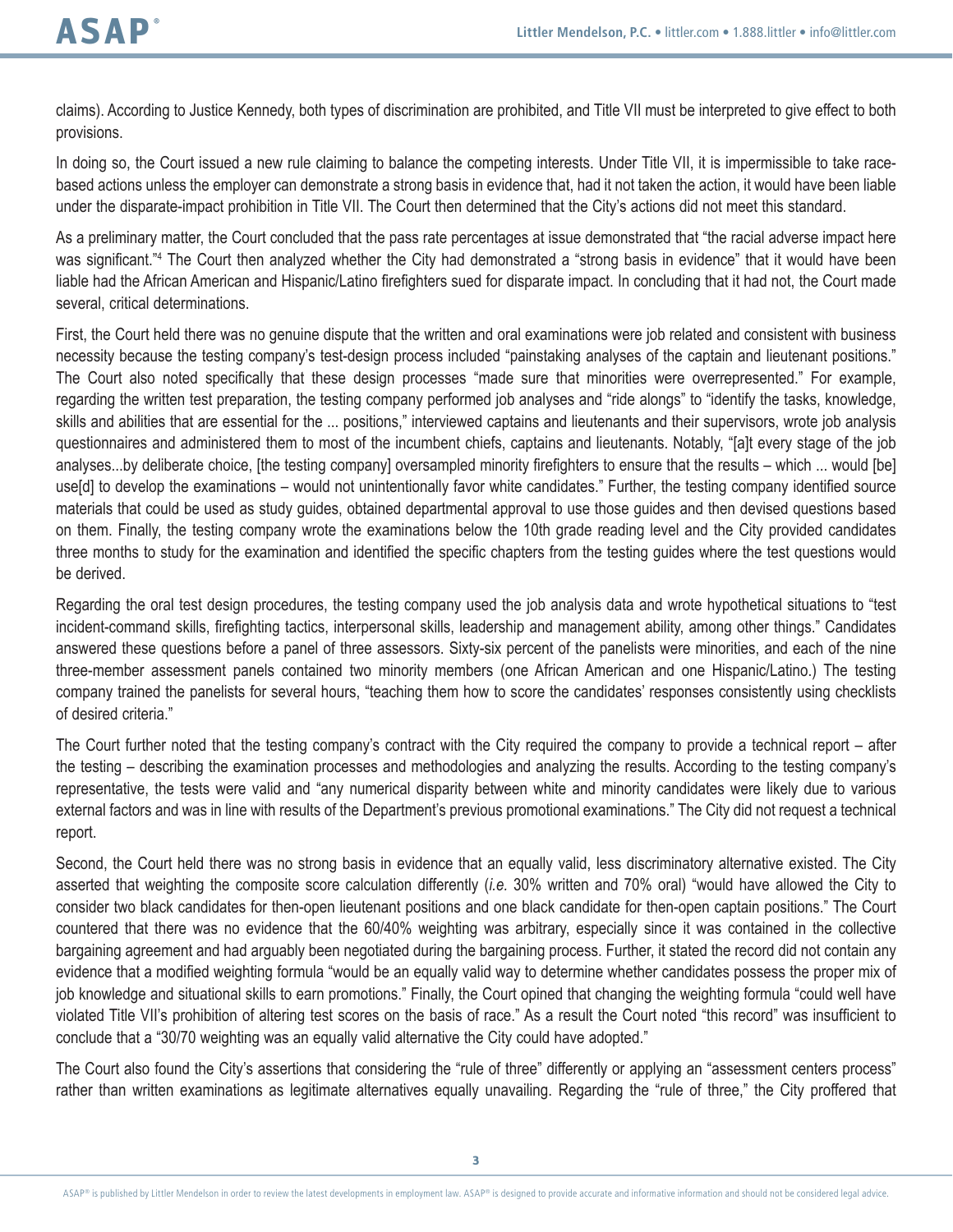"rounding up scores" to the nearest whole number (*e.g*. "banding") would allow candidates with the same whole-number score to be considered "one rank." The City claims that employing banding would have made four black and one Hispanic candidates eligible for then-open lieutenant and captain positions. Notably, the Court indicated that a previous state court's prohibition of banding as a matter of municipal law under the charter "may not eliminate banding as a valid alternative under Title VII," it declined to rule on the issue. Rather, the Court held that banding was not a valid alternative in this instance – after the scores were known and the City was considering whether to certify the examination results – because adjusting minority scores upward "would have violated Title VII's prohibition of adiusting test results on the basis of race."

As for the assessment centers, the Court concluded there was no evidence such facilities were available to the City when these examinations were taken and that they would have produced less adverse impact. Further, the City could not rely on representations made by a competing testing company because that representative also said that he was not suggesting that the testing company creating and scoring the examinations had "somehow created a test that had adverse impacts that it should not have had." In short, the Court held the record was insufficient to demonstrate that assessment centers were an appropriate alternative.

## **Effect of the Court's Decision**

There is no doubt that the Supreme Court is "raising the ante" on the types of proactive, preventive steps an employer may take to avoid potential disparate impact liability. The Court's decision to frame the facts as evidencing "tension" between disparate treatment and disparate impact theories of discrimination and to apply a standard heretofore reserved for constitutional challenges asserted under the Equal Protection Clause of the Fourteenth Amendment further evidences that fact. The Court's decision has broad-based application – to "other claims" (not just promotions) and private employers (because decided under Title VII).

### *Employer Considerations*

There are several issues prudent employers should consider as a result of this decision:

- 1. Review, in an attorney-client privileged manner (where possible), all selection procedures (*i.e*. hiring, compensation, promotions, terminations, job assignments, etc) immediately to determine whether policies and procedures describing the criteria for such decisions are job-related and consistent with business necessity. Make sure position requisitions, interview questions and job descriptions, for example, support the job relatedness/business necessity inquiry;
- 2. Determine whether the overall objectives the company is seeking to attain (*i.e*. diversity at all levels of the organization) are accounted for when considering how to structure a decision-making process. These issues must be considered *before* a selection process begins. For example, identify the critical skill sets needed to perform particular jobs, determine if experience in particular "feeder jobs" really is necessary for the next level of promotion and, if so, determine for what length of time that experience is necessary (6 months vs. 1 yr vs. 2 years). Determine whether qualifications criteria and selection processes allow for an expansive pool of qualified applicants. If all persons passing a test are deemed qualified for a position, then design selection criteria permitting selection of anyone from that "qualified group" as compared to selection criteria limited to a subset of that group. Similarly, make the test only a factor in the decision-making process instead of automatic disqualifier.
- 3. Examine whether there are documents impacting a selection process (*i.e.* collective bargaining agreements) and whether they contain terms and conditions that impair – in some way – a company's selection objectives. If so, ensure they are the topic of future bargaining discussions.
- 4. Contract with testing companies willing to share both background information about successful and unsuccessful litigation challenges to their methodologies and analyses as well as detailed validity and adverse impact studies. The latter data is available but is often not shared with an employer unless specifically requested (frankly, this reticence of sharing such data by testing companies is understandable – technical validity data is complex and many employers do not have the ability to evaluate it fairly). Seek qualified counsel to help in evaluating this information.
- 5. Discuss with testing companies their proposed methodologies for designing tests appropriate to your company and be willing to